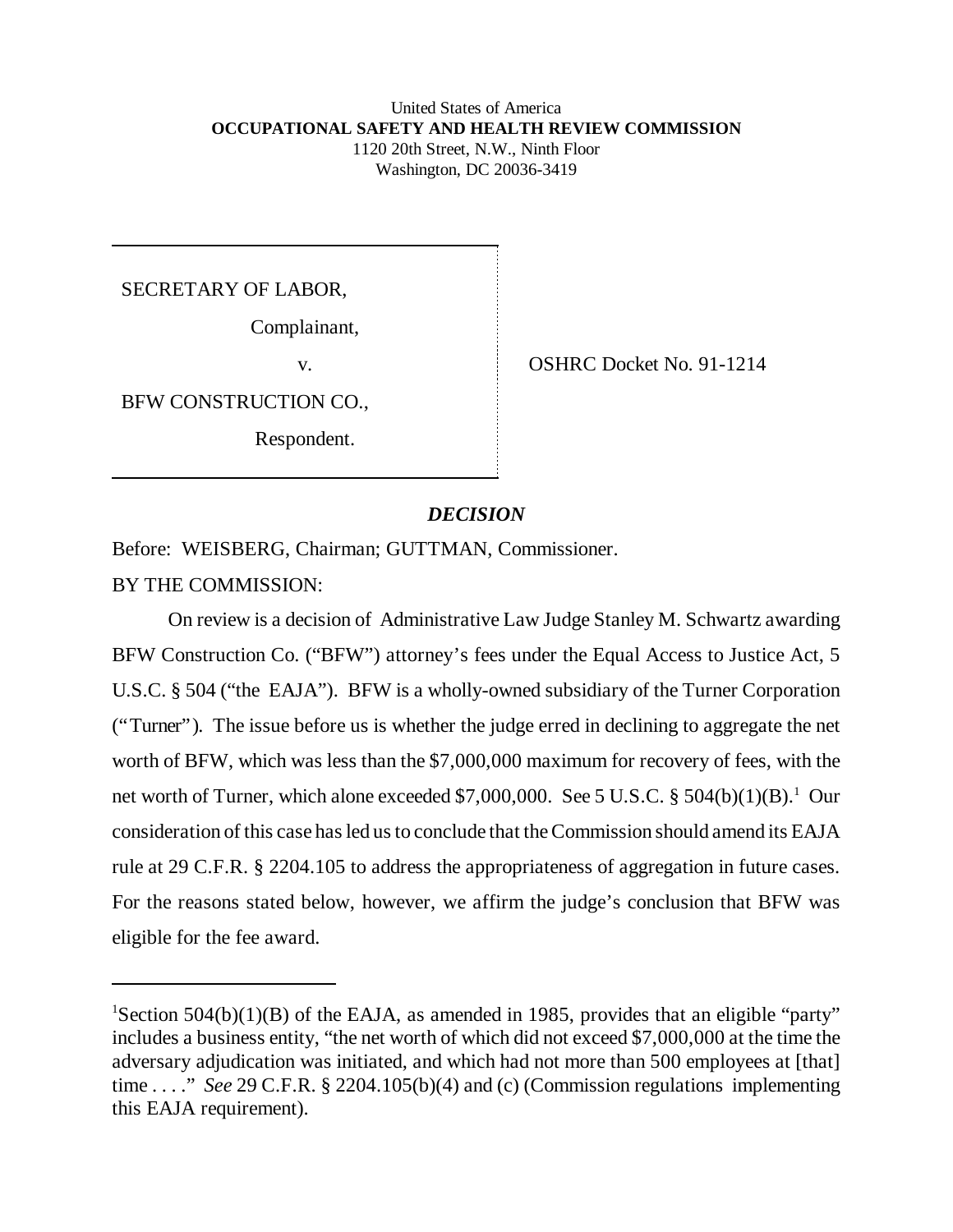### **I. Adoption of a New Rule**

 When the EAJA was enacted, it required each federal agency to adopt its own rules implementing the EAJA after consultation with the (former) Administrative Conference of the United States ("ACUS"). 5 U.S.C.  $\S$  504(c)(1).<sup>2</sup> ACUS suggested model rules for agencies. 46 Fed. Reg. 32,900 (1981). Model Rule 0.104(f) provided:

The net worth and number of employees of the applicant and all of its affiliates shall be aggregated to determine eligibility. Any individual, corporation or other entity that directly or indirectly controls or owns a majority of the voting shares or other interest of the applicant, or any corporation or other entity of which the applicant directly or indirectly owns or controls a majority of the voting shares or other interest, will be considered an affiliate for purposes of this part, unless the adjudicative officer determines that such treatment would be unjust and contrary to the purposes of the Act in light of the actual relationship between the affiliated entities. In addition, the adjudicative officer may determine that financial relationships of the applicant other than those described in this paragraph constitute special circumstances that would make an award unjust.

46 Fed. Reg. at 32,912. Most federal agencies adopted an aggregation rule that closely followed model rule 0.104(f). *See, e.g.,* 29 C.F.R. §§ 16.105(f) (Department of Labor), 102.143(g) (National Labor Relations Board), and 2704.104(f) (Federal Mine Safety and Health Review Commission). However, the Commission declined to adopt that rule, stating instead that it would decide the aggregation issue "on a case-by-case basis." 46 Fed. Reg. 48,078, 48,079 (1981), *reprinted in* 1980-1981 CCH ESHG New Developments ¶ 12,365, p. 15,458 (October 6, 1981).

We have taken a "second look" at the ACUS model rule, and we hereby announce that, like many other federal agencies have already done, the Commission will soon propose adoption of a new aggregation rule based on the ACUS model rule. We have found the present Commission test developed from federal and Commission case law on the

<sup>&</sup>lt;sup>2</sup>The EAJA is silent as to whether the net worth of a subsidiary should be aggregated with that of its parent for purposes of determining eligibility.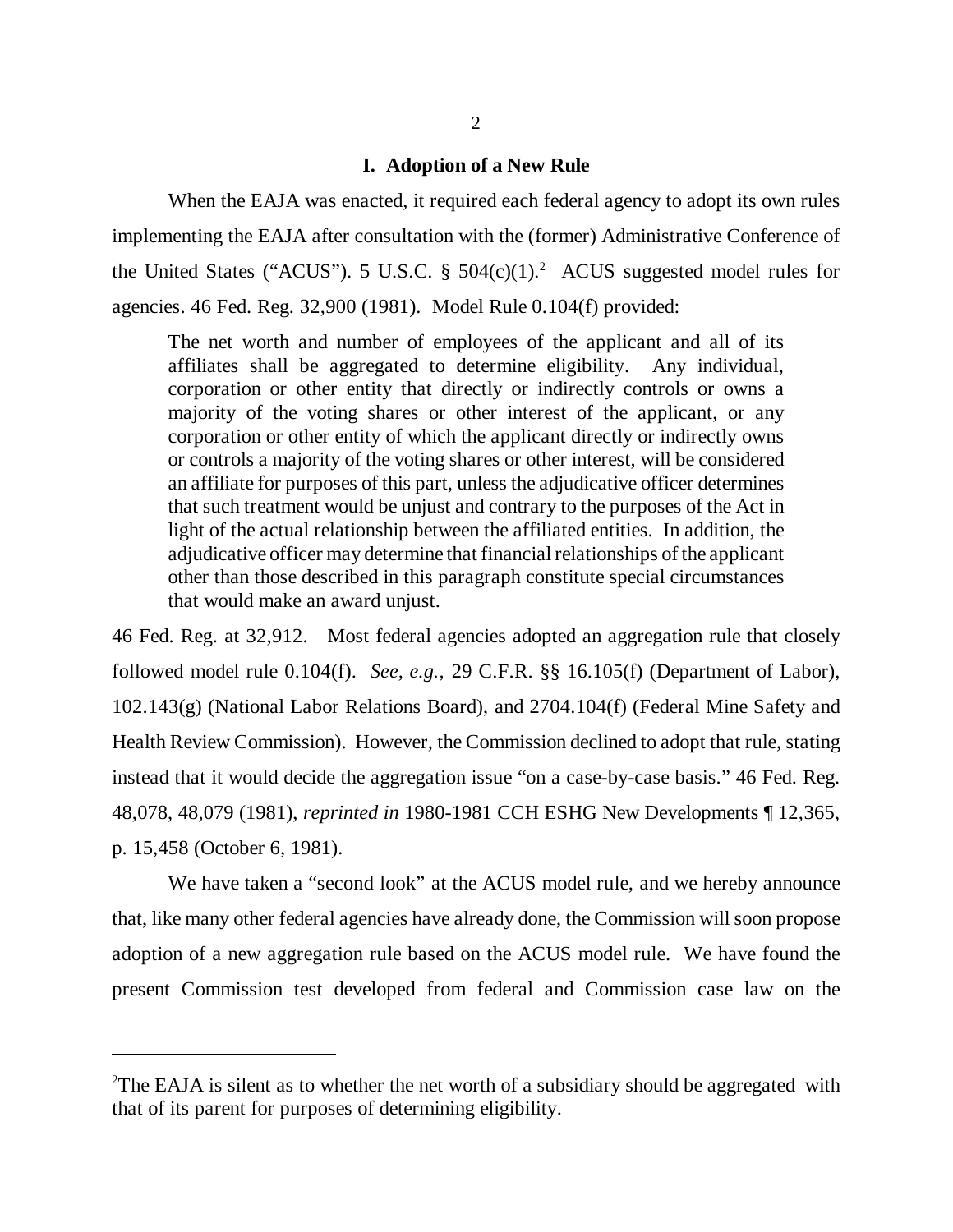aggregation issue to be unwieldy to apply and, because it does not clarify which of the multiple factors or combination of factors is dispositive, to allow significant and unnecessary collateral litigation.<sup>3</sup> Accordingly, we conclude that the ACUS model rule represents a more reasoned approach to the aggregation issue than the case-by-case method adopted by the Commission. As ACUS stated in the preamble to its model rules, "[i]n our view, the intent of Congress in passing the Act was to aid truly small entities rather than those that are part of larger groups of affiliated firms," and the model rule is in accord with that intent. 46 Fed. Reg. at 32,903. By adopting the clear language of the model rule, the Commission will realize this intent rather than focusing on details of financial relationships whose significance is uncertain.<sup>4</sup> According to ACUS, "[t]his rule identifies a clear case in which aggregation of net worth and number of employees is *almost always justified*, and applicants who fall within this definition will know from the start that they must provide aggregated eligibility data." 46 Fed. Reg. at 32,903 (emphases added).

We further note that other federal statutes intended to assist small businesses draw a bright line to deny eligibility based on affiliation with a large entity. For example, the 1996 amendment to the EAJA contained in section  $231(a)$  and  $(b)(2)$  of the Small Business Regulatory Enforcement Fairness Act of 1996, 110 Stat. 847, 862-63, provides that "small entities" (therein authorized, with a few exceptions, to apply for fees under the EAJA for challenging proposed government penalties unreasonably substantially in excess of what is

<sup>&</sup>lt;sup>3</sup>As the Supreme Court has stated, "A request for attorney's fees should not result in a second major litigation.*" Hensley v. Eckerhart*, 461 U.S. 424, 437 (1983), *quoted in H.P. Fowler Contracting Corp.*, 11 BNA OSHC 1841, 1847, 1983-84 CCH OSHD ¶ 26,830, p. 34,359 (No. 80-3699, 1984); *accord* ACUS model rule 0.306(a) (1981) ("[o]rdinarily, the determination of an award will be made on the basis of the written record"); 29 C.F.R. § 2204.307(a)(1) (Commission rule).

<sup>4</sup>As demonstrated by *Nitro Electric Co.*, 16 BNA OSHC 1596, 1598, 1993-95 CCH OSHD ¶ 30,335, pp. 41,819-20 (No. 91-3090, 1994), arguments also have been made in these cases concerning potential financial relationships thus compounding the level of uncertainty in these determinations.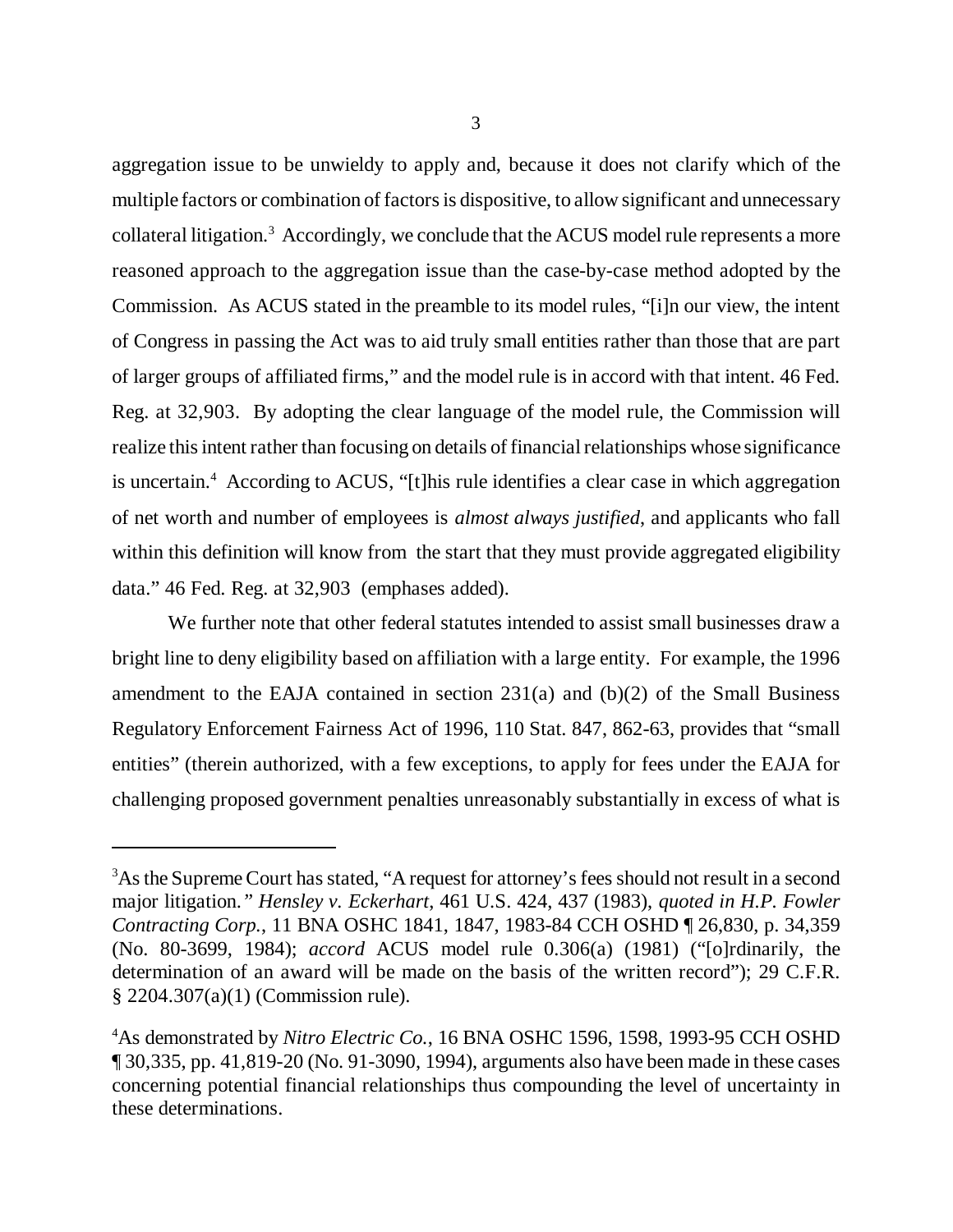finally adjudicated) are defined as ones that are "independently owned and operated" (and not dominant in their field of operation). See 110 Stat. at 863, referring to 5 U.S.C. § 601 ("small business" under  $\S$  601(3)), in turn referring to 15 U.S.C.  $\S$  632 (section 3 of the Small Business Act). *See also* 15 U.S.C. § 78(c)(53)(B)(ii) (definition of "small business concern" for purposes of federal securities laws); 13 C.F.R.  $\S$  121.103(a) & (c) (Small Business Administration regulations governing many programs).<sup>5</sup>

## **II. BFW's EAJA Application**

Before the judge here determined the amount of the EAJA award,<sup>6</sup> the Commission issued its decision in *Nitro Electric Co.*, 16 BNA OSHC 1596, 1597-98, 1993-95 CCH OSHD ¶ 30,335, pp. 41,819-20 (No. 91-3090, 1994), in which it applied the real party in interest doctrine and the eight-factor test from *U.S.A. v. Lakeshore Terminal and Pipeline Co.,* 639 F.Supp. 958, 961 (E.D. Mich. 1986), and *Brock v. Gretna Machine and Ironworks, Inc.*, 1989 WL 1813 (E.D. La. 1989). The Commission also relied on another factor: whether the parent had the financial ability and might be available to advance the funds needed to mount a defense. The Commission concluded there that the judge's findings on the *Lakeshore/Gretna* factors and his finding that funds were available to Nitro from its parent showed that the parent company, not Nitro, was the real party in interest.

After *Nitro* was decided, the judge in the instant case granted the Secretary's motion to reconsider his initial ruling that BFW was eligible because only one of the eight factors favored aggregation, and he again concluded that aggregation was inappropriate.<sup>7</sup> The judge

<sup>&</sup>lt;sup>5</sup>Cf. 26 U.S.C. § 1361(b)(1) & (2)(A) (definition in Subchapter S of the Internal Revenue Code).

<sup>&</sup>lt;sup>6</sup>The judge disposed of the various EAJA issues in a series of orders, which were incorporated into his last decision in the case.

<sup>&</sup>lt;sup>7</sup>The uncertainty inherent in the real party in interest test is well illustrated by the proceedings below in this case. For example, BFW admitted that it did not know whether or not the parent would extend funds because the need had not arisen. Under *Nitro*, the (continued...)